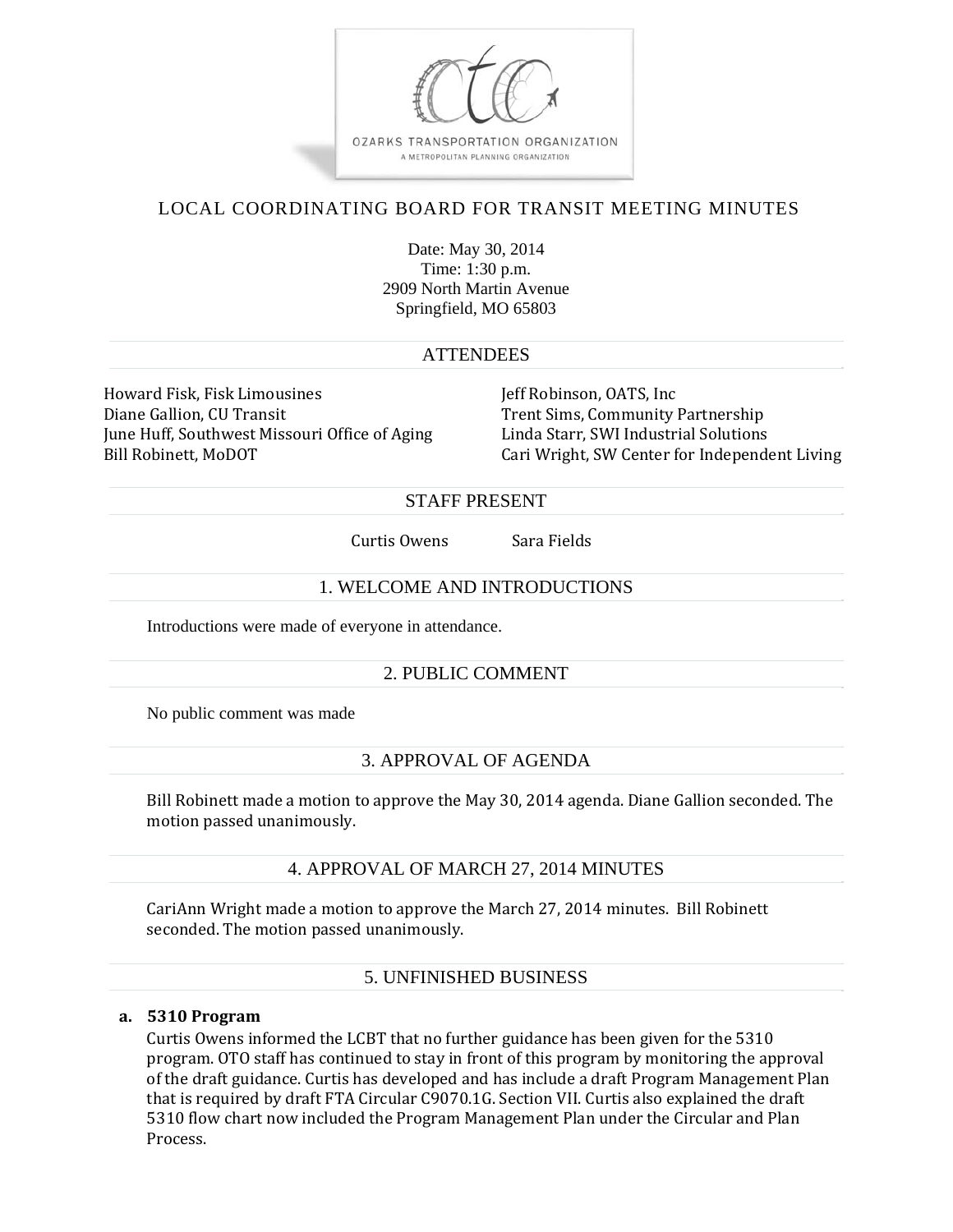#### **Information only**

**b. Transit Coordination Plan –Five Year Implementation Plan with Timeline** Curtis Owens explained the reason for the five year implementation plan is to meet FTA requirements. This plan was developed from the Transit Coordination Plan strategies and actions identified in the plan. **Information only**

## 6. NEW BUSINESS

#### **a. Program Management Plan**

Curtis Owens explained that the Program Management Plan is a requirement of FTA Draft Curricular 9070.1G Section VII. This plan provides guidance for the Enhanced Mobility of Seniors and Individuals with Disabilities (5310) program. This plan explains how the program is manages the program starting with the application process through the distribution of funds. It is use for FTA monitoring and applicant guidance. Curtis explained that the plan would be ultimately be adopted by the OTO Board of Directors.

CariAnn Wright made a motion to recommend approval of the Program Management Plan, with any discretionary changes recommended by the Technical Planning Committee. Diane Gallion Seconded the Motion. Motion passed 100 percent.

#### **Approval required**

#### **b. Grow America Act**

Curtis Owens described the Presidents Transportation plan "The Grow America Act". Curtis explained this transportation proposal is not much different than the MAP-21 programs other than two new programs Rapid Growth Area Transit Program and Fixing and Accelerating Surface Transportation (FAST) programs and some increased funding. According to the FTA webinar the Bus and Bus facility programs would see a 354 percent increase in funding. The Grow America Act also considers Workforce Development, Buy America provision and some safety actions with an opt-out provision that would apply to states with fixed guideway public transportation systems in operation, under construction, or in design.

The two new programs include Rapid Growth Area Transit Program and Fixing and Accelerating Surface Transportation (FAST) programs. Rapid Growth Area Transit Program. This new program will provide capital funds on a competitive basis to help fast-growing communities introduce new bus rapid transit (BRT) systems as part of their transportation mix. The Fixing and Accelerating Surface Transportation (FAST) is a jointly administered Federal Transit Administration and Federal Highway Administration program that encourages the adoption of innovative strategies and best practices in transportation. This program would have discretionary funds set aside specifically for high-performing Metropolitan Planning Organizations. With efforts to effectively coordinate planning and invest in regional surface transportation priorities and projects by bringing federal and state planning organizations, tribes and decision makers together. High performing MPO could receive double the funding if they can meet the requirements. This proposal would elevate the total nationwide funding to  $$1.9$  billion.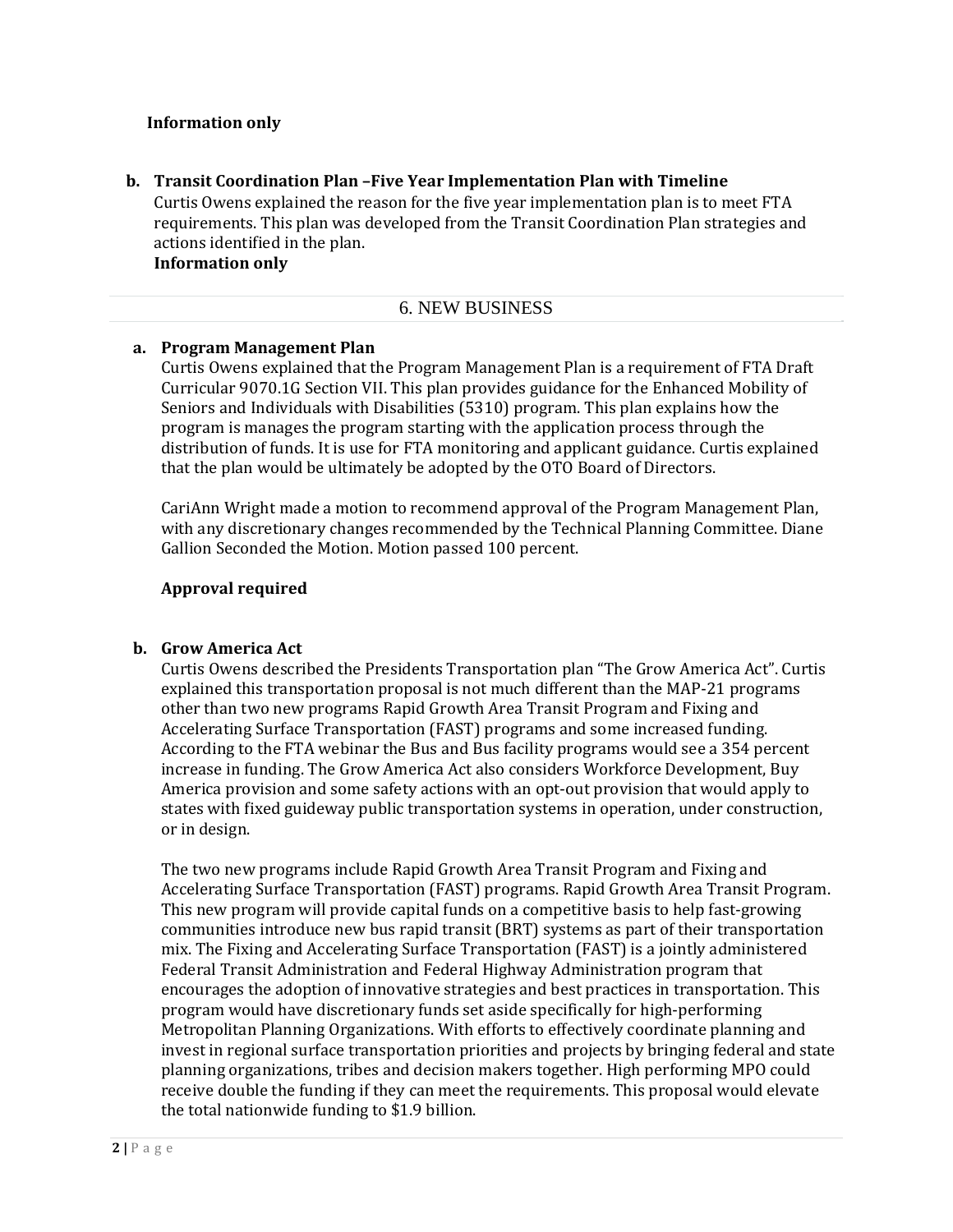#### **Information only**

### **c. ¾ Statewide Transportation Sales Tax Update**

Sara Fields informed the LCBT about the progress of the statewide  $\frac{3}{4}$  cent transportation project list. The original 1 cent was changes to  $\frac{3}{4}$  cent by the legislators. OTO campaigned for public input through website, signs, texting and public meetings. OTO developed a subcommittee that worked toward developing an OTO project list to be submitted to MoDOT. This project list includes roads and public transportation options. The multimodal projects total about 16 percent of the total proposed funding. OATS project should receive about \$2.5 million over ten year period to provide additional service in Christian County and Greene County for the elderly and disabled. City Utilities Transit should receive about \$8.5 million for several project such as 2 new buses, 4 replacement and increased bus service. OTO is looking at a possible study for passenger rail from Springfield to St Louis, \$3.5 million for the Springfield/Branson airport for safety, rail crossing at Hwy MM, route 66 trail in Strafford, Wilsons Creek Battlefield trail, and downtown Springfield at the new transfer facility. The combined cost is about \$35 million. This initiative will be placed on the August ballot as a statewide issue.

Sara shared information about the project list that will be sent to MoDOT. The list includes roadway project such as James River Freeway six-laning from US 65 to Kansas Expressway, US 65 six-laning to route CC, Route 14 in Nixa and Ozark, \$24 million would be set aside for future matching for future projects, State Hwy 13 extension, Route 65 five-laning, MM in Republic upgrades, Route 14 west of Nixa outside lane upgrades, I-44 ramp upgrades, interstate 244 loop signage. The complete project list is about \$244 million.

Bill Robinett asked how the local communities would handle their funding. Sara responded that OTO did not ask for local community projects. **Information only**

#### **d. LCBT Members update**

Curtis Owens reviewed the LCBT updates with the group. Burrell has appointed Renita Funk, Southwest Missouri Office of aging has appointed June Huff, Mark Bechtel has move into the Team Lead position leaving his position open. The terms will all expire December of this year and will be reappointed for a two year term starting January of 2015. **Information only**

## 8. OTHER BUSINESS

Bill Robinett updated the LCBT about MoDOTs open staff position for the 5310 program. The decision was made to hire two staff members. One staff will manage the METAP and one staff will manage the 5310 programs.

Sara asked for and update of where MoDOT is as fare as purchasing 5310 vehicles. Bill replied that MoDOT just ordered the 2011 vehicles.

June Huff with the Southwest Missouri Office of Aging agreed to host the next meeting at her office. The next meeting will be held at 1735 South Fort Ave. 1:30 pm on July  $24<sup>th</sup>$ . **Information only**